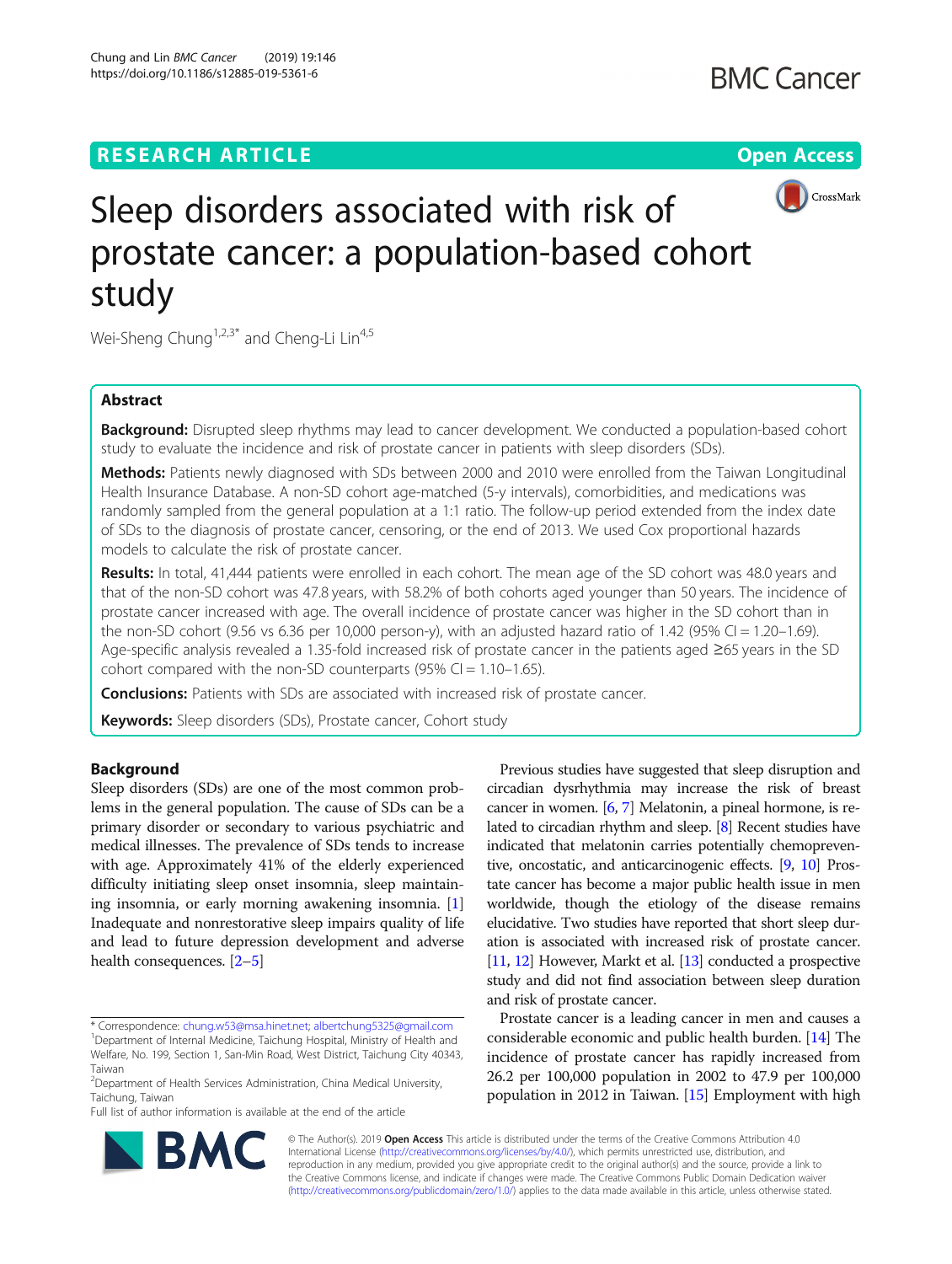job strain and stress might contribute to excess risk of prostate cancer. [[16](#page-7-0)] The residents in urban areas may be associated with prostate cancer. [\[17](#page-7-0)] Adult obesity in the epidemiologic study showed association with development of prostate cancer. [\[18\]](#page-7-0) Urinary stones may lead to obstruction, infection, and further cancer development. [[19](#page-7-0)] A nested case-control study indicated an association between SDs and cancer. [[20](#page-7-0)] People use hypnotics, mainly benzodiazepines and nonbenzodiazepine agents, to aid sleep or treat anxiety. However, hypnotic use may be related to increased cancer risk. [\[21\]](#page-7-0) Therefore, we conducted a large population-based cohort study to investigate the risk of prostate cancer in patients with SDs compared with people without SDs after controlling for hypnotic use and potential covariates.

# Methods

## Data source

We conducted a retrospective population-based cohort study by using the Taiwan Longitudinal Health Insurance Database (LHID). The Taiwan government launched the National Health Insurance (NHI) program in 1995. Approximately 99% of the total population of approximately 23 million people, participate in the program. [\[22\]](#page-7-0) The LHID is a sub-database of the National Health Insurance Research Database (NHIRD), which was established by the National Health Insurance Administration (NHIA) and is maintained by the National Health Research Institutes. The LHID contains the longitudinally linked data of 1,000,000 enrollees randomly sampled from the NHIRD. The LHID was released with de-identified data, rendering researchers unable to identify the study patients. Diseases in the database are coded according to the 2001 International Classification of Diseases, Ninth Revision, Clinical Modification (ICD-9-CM). The institutional review board (IRB) of China Medical University Hospital approved this study (IRB ID number: CMUH104-REC2–115).

### Sampled patients

To evaluate the risk of prostate cancer in patients with SDs, we compared a SD cohort with a non-SD cohort. From the LHID, we selected male patients who received a first diagnosis of SDs (ICD-9-CM codes 307.4 including nonorganic sleep disorders, insomnia, and circadian rhythm SD, 327 organic sleep disorders, and 780.5 indicating sleep disturbance) between January 1, 2000 and December 31, 2010, and set the first diagnosis day of SDs as the index date. We assembled the non-SD cohort by randomly selecting male patients without a diagnosis of SDs from the LHID, and frequency-matched them with the SD cohort patients by age (5-y intervals), occupation, urbanization level, comorbidities, and medications at a 1:1 ratio. We set the index date of the matched cases as the index date for the non-SD patients. We enrolled only patients who were

aged more than 20 years and who did not have a history of prostate cancer (ICD-9-CM code 185) before the index date.

# Outcomes, occupation, urbanization level, comorbidities, and medication

All patients were followed until a diagnosis of prostate cancer, withdrawal from the NHI, death, or the end of 2011. We categorized the occupation variable into white collar (working with long indoor work hours, such as business and administration personnel), blue collar (working with long outdoor work hours, such as farmers and laborers), and others (primarily retired, unemployed, and low-income groups). The urbanization variable for the patients' residing area was categorized into four levels: level 1 being the highest urbanization and level 4 being the least urbanization. We examined pre-existing comorbidities including hyperlipidemia (ICD-9-CM code 272), diabetes (ICD-9-CM code 250), hypertension (ICD-9-CM codes 401–405), urinary stones (ICD-9-CM codes 592.0. 592.1, 594.0, and 594.1), urinary tract infection (ICD-9-CM codes 590 and 595), obesity (ICD-9-CM code 278), anxiety (ICD-9-CM code 300.00), depression (ICD-9-CM codes 296.2, 296.3, 300.4, and 311), chronic obstructive pulmonary disease (COPD, ICD-9-CM codes 491, 492, 496), and alcohol-related illness(ICD-9-CM codes 291, 303, 305, 571.0, 571.1, 571.2, 571.3, 790.3, and V11.3). A medication history of hypnotics and antihypertensive medication use was included in the analysis. In addition, we also evaluated prostate specific antigen (PSA) screening in the study.

#### Statistical analysis

The demographic and clinical characteristics of the SD and non-SD cohorts, including age ( $\leq$  49, 50–64, and  $\geq$  65y), occupation category (white collar, blue collar, and others), urbanization level, comorbidities, and medication treatments, were compared using the chi-squared test. For continuous variables, we conducted the Student  $t$  test to compare the SD and non-SD cohorts. We computed the incidence rate (per 10,000 person-y) of follow-up for each cohort. To evaluate the risk of prostate cancer for the SD cohort compared with the non-SD cohort, hazard ratios (HRs) and 95% confidence intervals (CIs) were estimated using univariable and multivariable Cox proportional hazards models. The multivariable models were simultaneously adjusted for age; occupation category; urbanization level; comorbidities of hyperlipidemia, diabetes, hypertension, urinary stones, urinary tract infection, obesity, anxiety, and depression; and medication of hypnotics as well as antihypertensive medication, and PSA screening. The cumulative incidence of prostate cancer was calculated using the Kaplan–Meier method and the difference was evaluated using the log-rank test. All analyses were conducted using SAS statistical software (Version 9.4 for Windows; SAS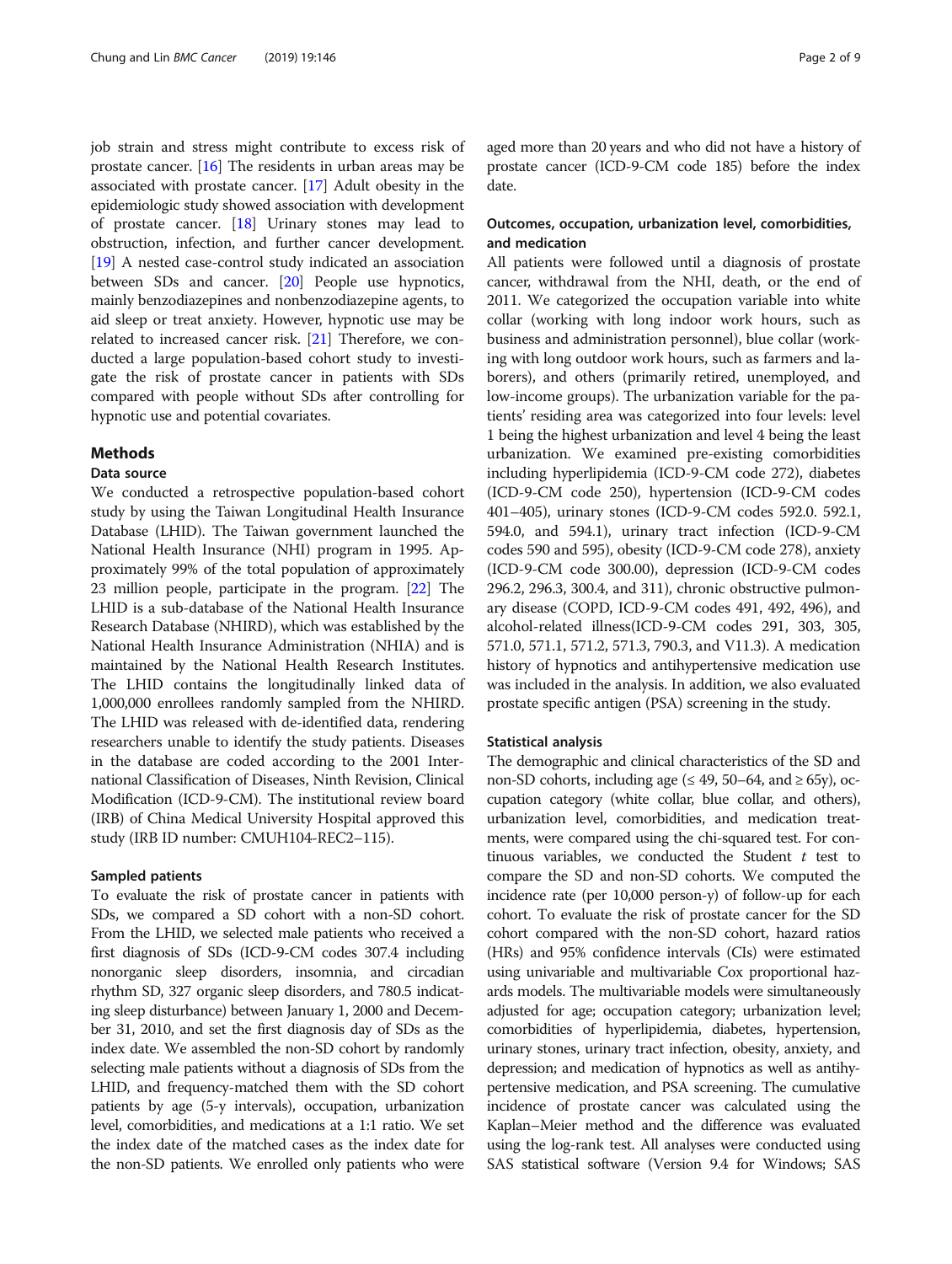Institute, Inc., Cary, NC, USA), with statistical significance set at  $P < .05$  for a 2-tailed test.

# Results

The SD and non-SD cohorts each comprised 41,444 patients. The mean age of the SD cohort was 48.0 years and that of the non-SD cohort was 47.8 years, with 58.2% of both cohorts aged less than 50 years (Table 1). Most of the patients in both cohorts had white-collar jobs (54.3% vs 54.0%) and tended to reside in an urbanized area (59.6% vs 59.1%). The proportions of urinary tract infection and PSA screening in the SD cohort were significantly higher than those in the non-SD cohort.

The overall incidence of prostate cancer was 51% greater in the SD cohort than in the non-SD cohort (9.56 vs 6.36 per 10,000 person-years), with an adjusted HR (aHR) of 1.42 (95% CI = 1.20–1.69) (Table [2\)](#page-3-0). The cumulative incidence of prostate cancer was greater in the SD cohort than in the non-SD cohort (Fig. [1](#page-5-0)). Age-specific analysis revealed a significantly higher risk of developing prostate cancer in the patients all aged group in the SD cohort compared with the same age group in the non-SD cohort. Occupation category-specific analyses showed that among the patients employed in white-collar positions, those with SDs had a significantly higher risk of prostate cancer than did those without SDs (aHR =  $1.67$ ,  $95\%$  CI =

Table 1 Comparison of Demographics and Comorbidities of Patients With and Without SDs

|                                 | Sleep disorder $(N = 41,444)$ |      | Control ( $N = 41,444$ ) | $P$ value |         |  |
|---------------------------------|-------------------------------|------|--------------------------|-----------|---------|--|
|                                 | $\boldsymbol{n}$              | $\%$ | $\boldsymbol{n}$         | $\%$      |         |  |
| Age, year                       |                               |      |                          |           | 0.58    |  |
| < 49                            | 24,137                        | 58.2 | 24,114                   | 58.2      |         |  |
| $50 - 64$                       | 9629                          | 23.2 | 9597                     | 23.2      |         |  |
| $\geq 65$                       | 7701                          | 18.6 | 7710                     | 18.6      |         |  |
| Mean (SD) #                     | 48.0                          | 16.6 | 47.8                     | 16.7      | 034     |  |
| Occupation                      |                               |      |                          |           | 0.65    |  |
| White collar                    | 22,483                        | 54.3 | 22,367                   | 54.0      |         |  |
| Blue collar                     | 14,250                        | 34.4 | 14,377                   | 34.7      |         |  |
| Others <sup>‡</sup>             | 4711                          | 11.4 | 4700                     | 11.3      |         |  |
| Urbanization level <sup>+</sup> |                               |      |                          |           | 0.22    |  |
| 1 (highest)                     | 12,282                        | 29.6 | 12,015                   | 29.0      |         |  |
| $\overline{2}$                  | 12,417                        | 30.0 | 12,472                   | 30.1      |         |  |
| 3                               | 7350                          | 17.7 | 7436                     | 17.9      |         |  |
| 4 (lowest)                      | 9395                          | 22.7 | 9521                     | 23.0      |         |  |
| Comorbidity                     |                               |      |                          |           |         |  |
| Hyperlipidemia                  | 7524                          | 18.2 | 7630                     | 18.4      | 0.34    |  |
| <b>Diabetes</b>                 | 2187                          | 5.28 | 2238                     | 5.40      | 0.43    |  |
| Hypertension                    | 12,345                        | 29.8 | 12,459                   | 30.1      | 0.39    |  |
| Urinary stones                  | 2770                          | 6.68 | 2868                     | 6.92      | 0.18    |  |
| Urinary tract infection         | 3039                          | 7.33 | 2796                     | 6.75      | 0.001   |  |
| Obesity                         | 312                           | 0.75 | 338                      | 0.82      | 0.31    |  |
| Anxiety                         | 1775                          | 4.28 | 1691                     | 4.08      | 0.14    |  |
| Depression                      | 1187                          | 2.86 | 1191                     | 2.87      | 0.93    |  |
| COPD                            | 4939                          | 11.9 | 5033                     | 12.1      | 0.32    |  |
| Alcohol-related illness         | 1573                          | 3.80 | 1566                     | 3.78      | 0.90    |  |
| Medication                      |                               |      |                          |           |         |  |
| Hypnotics                       | 23,308                        | 56.2 | 23,082                   | 55.7      | 0.11    |  |
| Antihypertensives               | 11,657                        | 28.1 | 11,748                   | 28.4      | 0.48    |  |
| PSA screening                   | 5729                          | 13.8 | 4523                     | 10.9      | < 0.001 |  |

Chi-square test compared to total SD;  $*$ :t test; COPD: Chronic obstructive pulmonary disease

<sup>t</sup>: The urbanization level was categorized into 4 levels according to the population density of the residential area, with level 1 indicating the highest urbanization and level 4 indicating the lowest urbanization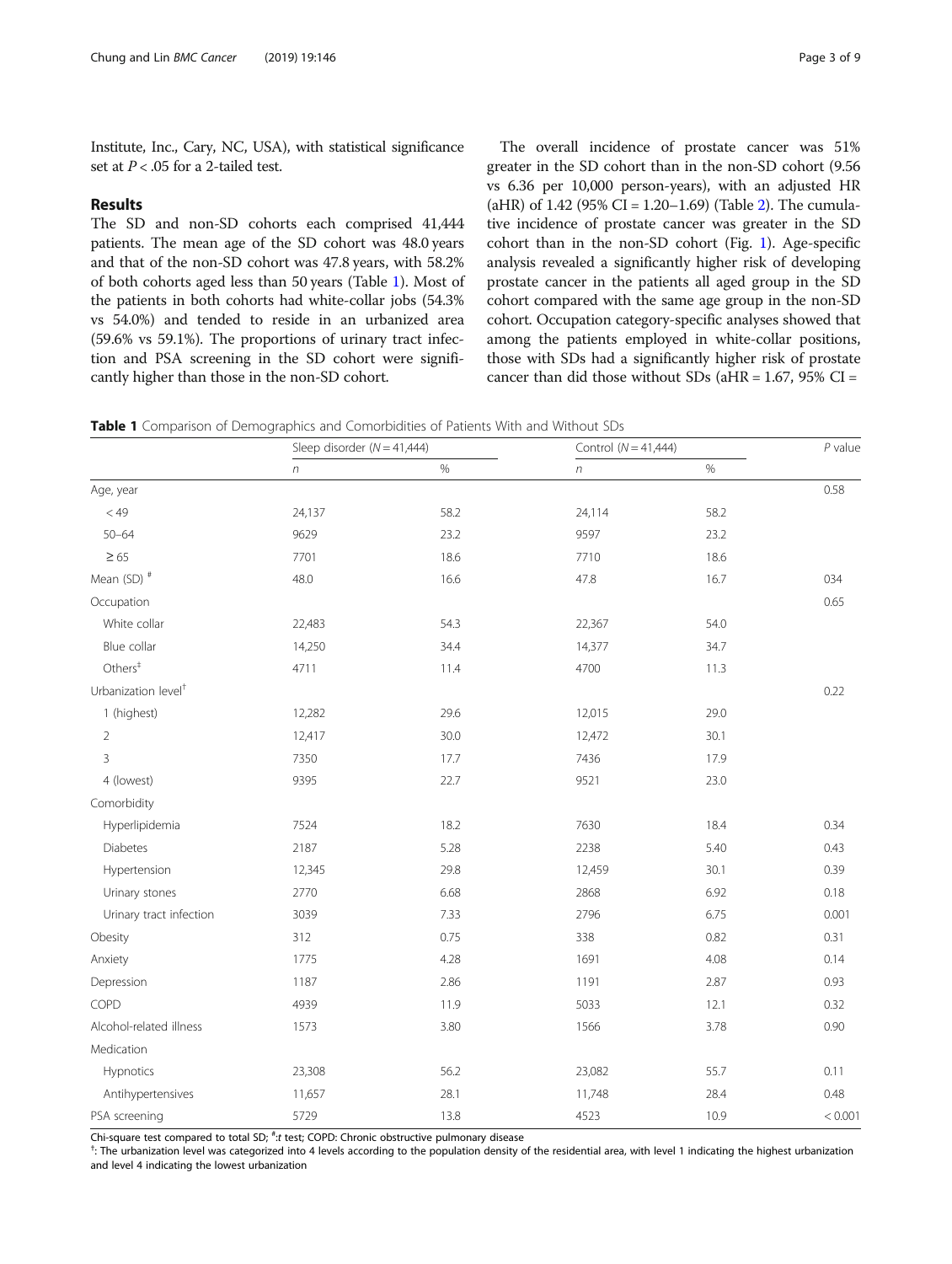|                          | Sleep disorder |         |                   |           |         |                   |                        |                                   |
|--------------------------|----------------|---------|-------------------|-----------|---------|-------------------|------------------------|-----------------------------------|
|                          | Yes            |         |                   | <b>No</b> |         |                   |                        |                                   |
|                          | Event          | PY      | Rate <sup>#</sup> | Event     | PY      | Rate <sup>#</sup> | Crude HR (95% CI)      | Adjusted HR <sup>+</sup> (95% CI) |
| All                      | 327            | 342,189 | 9.56              | 222       | 349,060 | 6.36              | $1.51(1.28, 1.80)$ *** | $1.42(1.20, 1.69)$ ***            |
| Age                      |                |         |                   |           |         |                   |                        |                                   |
| < 49                     | 14             | 208,908 | 0.67              | 4         | 214,073 | 0.19              | $3.82(1.26, 11.6)^*$   | $3.12(1.02, 9.58)^*$              |
| $50 - 64$                | 94             | 79,239  | 11.9              | 58        | 81,376  | 7.13              | $1.70(1.23, 2.36)$ **  | $1.50(1.08, 2.08)^*$              |
| $\geq 65$                | 219            | 54,042  | 40.5              | 160       | 53,610  | 29.8              | $1.36(1.11, 1.67)$ **  | $1.35(1.10, 1.65)$ **             |
| P for trend              |                |         |                   |           |         |                   |                        | 0.23                              |
| Occupation               |                |         |                   |           |         |                   |                        |                                   |
| White collar             | 146            | 187,392 | 7.79              | 89        | 193,265 | 4.61              | $1.71(1.31, 2.23)$ *** | $1.67(1.28, 2.18)$ ***            |
| Blue collar              | 118            | 118,498 | 9.96              | 96        | 118,302 | 8.11              | 1.23(0.94, 1.61)       | 1.14(0.87, 1.49)                  |
| Others <sup>‡</sup>      | 63             | 36,300  | 17.4              | 37        | 37,493  | 9.87              | $1.77(1.18, 2.66)$ **  | $1.56(1.04, 2.36)^*$              |
| P for trend              |                |         |                   |           |         |                   |                        | 0.06                              |
| Urbanization level       |                |         |                   |           |         |                   |                        |                                   |
| 1 (highest)              | 97             | 99,276  | 9.77              | 74        | 104,986 | 7.05              | $1.40(1.04, 1.90)^{*}$ | 1.30(0.96, 1.77)                  |
| 2                        | 88             | 103,147 | 8.53              | 60        | 104,878 | 5.72              | $1.51(1.08, 2.09)^{*}$ | $1.43(1.03, 1.98)$ *              |
| 3                        | 46             | 61,671  | 7.46              | 26        | 61,550  | 4.22              | $1.78(1.10, 2.88)$ *   | $1.79(1.11, 2.91)^*$              |
| 4 (lowest)               | 96             | 78,094  | 12.3              | 62        | 77,646  | 7.98              | $1.55(1.12, 2.13)$ **  | $1.42(1.03, 1.95)^{*}$            |
| P for trend              |                |         |                   |           |         |                   |                        | 0.49                              |
| Comorbidity <sup>#</sup> |                |         |                   |           |         |                   |                        |                                   |
| No                       | 66             | 171,700 | 3.84              | 29        | 178,753 | 1.62              | 2.43(1.57, 3.76)***    | $2.26(1.46, 3.51)$ ***            |
| Yes                      | 261            | 170,489 | 15.3              | 193       | 170,307 | 11.3              | $1.36(1.13, 1.64)$ **  | $1.30(1.08, 1.56)$ **             |
| P for trend              |                |         |                   |           |         |                   |                        | 0.02                              |
| Hyperlipidemia           |                |         |                   |           |         |                   |                        |                                   |
| No                       | 221            | 281,496 | 7.85              | 141       | 288,143 | 4.89              | $1.62(1.31, 2.00)$ *** | $1.52(1.23, 1.88)$ ***            |
| Yes                      | 106            | 60,693  | 17.5              | 81        | 60,918  | 13.3              | 1.32(0.99, 1.76)       | 1.24(0.93, 1.66)                  |
| P for trend              |                |         |                   |           |         |                   |                        | 0.27                              |
| Diabetes                 |                |         |                   |           |         |                   |                        |                                   |
| No                       | 288            | 326,577 | 8.82              | 188       | 333,506 | 5.64              | $1.58(1.31, 1.90)$ *** | $1.47(1.22, 1.77)$ ***            |
| Yes                      | 39             | 15,611  | 25.0              | 34        | 15,555  | 21.9              | 1.14(0.72, 1.81)       | 1.15(0.72, 1.82)                  |
| P for trend              |                |         |                   |           |         |                   |                        | 0.21                              |
| Hypertension             |                |         |                   |           |         |                   |                        |                                   |
| No                       | 132            | 245,636 | 5.37              | 70        | 253,208 | 2.76              | 1.99(1.49, 2.65)***    | 1.79(1.34, 2.40)***               |
| Yes                      | 195            | 96,553  | 20.2              | 152       | 95,853  | 15.9              | $1.27(1.03, 1.58)^{*}$ | $1.24(1.00, 1.54)^{*}$            |
| P for trend              |                |         |                   |           |         |                   |                        | 0.58                              |
| Urinary stones           |                |         |                   |           |         |                   |                        |                                   |
| No                       | 302            | 319,449 | 9.45              | 203       | 326,940 | 6.21              | $1.54(1.29, 1.83)$ *** | $1.45(1.21, 1.73)$ ***            |
| Yes                      | 25             | 22,740  | 11.0              | 19        | 22,120  | 8.59              | 1.29(0.71, 2.34)       | 1.26(0.69, 2.31)                  |
| P for trend              |                |         |                   |           |         |                   |                        | 0.60                              |
| Urinary tract infection  |                |         |                   |           |         |                   |                        |                                   |
| No                       | 290            | 321,203 | 9.03              | 197       | 330,283 | 5.96              | 1.53(1.27, 1.83)***    | $1.44(1.20, 1.73)$ ***            |
| Yes                      | 37             | 20,986  | 17.6              | 25        | 18,777  | 13.3              | 1.33(0.80, 2.20)       | 1.32(0.79, 2.20)                  |

<span id="page-3-0"></span>Table 2 Comparison of Incidence Densities of Prostate Cancer Hazard Ratios of Men With and Without SDs Stratified by Demographic Characteristics and Comorbidities

P for trend 0.60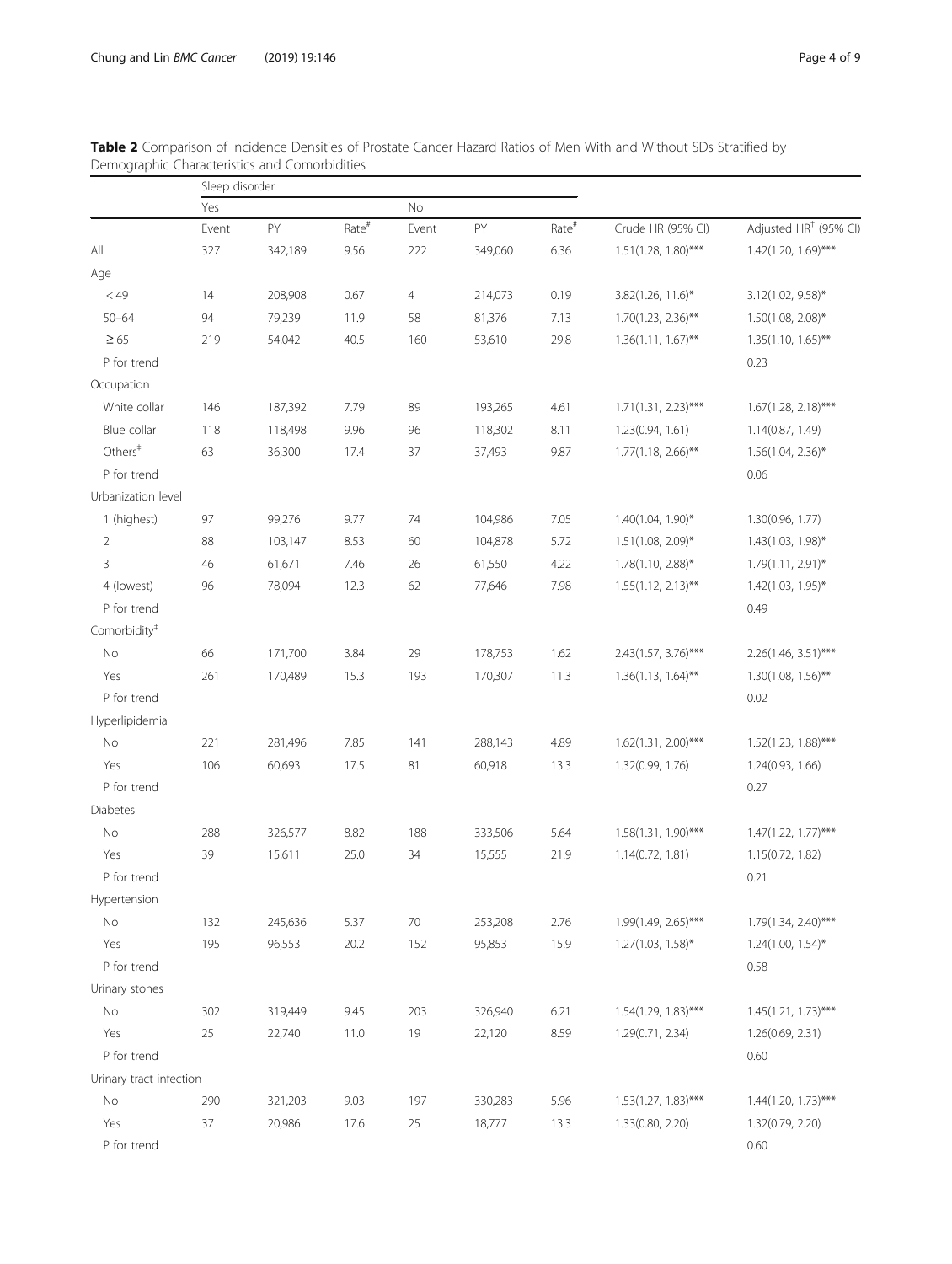Antihypertensives

PSA screening

| Demographic Characteristics and Comorbidities (Continued) |                 |         |      |          |         |      |                        |                        |
|-----------------------------------------------------------|-----------------|---------|------|----------|---------|------|------------------------|------------------------|
|                                                           | Sleep disorder  |         |      |          |         |      |                        |                        |
|                                                           | Yes             |         |      | $\rm No$ |         |      |                        |                        |
| Obesity                                                   |                 |         |      |          |         |      |                        |                        |
| No                                                        | 222             | 346,734 | 6.40 | 323      | 339,663 | 9.51 | $1.50(1.26, 1.78)$ *** | $1.40(1.18, 1.66)$ *** |
| Yes                                                       | $\mathbb O$     | 2326    | 0.00 | 4        | 2525    | 15.8 |                        | $\qquad \qquad -$      |
| P for trend                                               |                 |         |      |          |         |      |                        | 0.95                   |
| Anxiety                                                   |                 |         |      |          |         |      |                        |                        |
| No                                                        | 310             | 329,242 | 9.42 | 217      | 335,558 | 6.47 | $1.47(1.23, 1.75)$ *** | $1.39(1.17, 1.65)$ *** |
| Yes                                                       | 17              | 12,947  | 13.1 | 5        | 13,502  | 3.70 | 3.53(1.30, 9.58)*      | 2.72(0.99, 7.48)       |
| P for trend                                               |                 |         |      |          |         |      |                        | 0.09                   |
| Depression                                                |                 |         |      |          |         |      |                        |                        |
| No                                                        | 317             | 332,890 | 9.52 | 216      | 339,164 | 6.37 | $1.51(1.27, 1.79)$ *** | $1.43(1.20, 1.70)$ *** |
| Yes                                                       | 10 <sup>°</sup> | 9299    | 10.8 | 6        | 9897    | 6.06 | 1.82(0.66, 5.00)       | 1.15(0.41, 3.28)       |
| P for trend                                               |                 |         |      |          |         |      |                        | 0.74                   |
| COPD                                                      |                 |         |      |          |         |      |                        |                        |
| No                                                        | 233             | 304,824 | 7.64 | 156      | 313,361 | 4.98 | $1.55(1.27, 1.90)$ *** | $1.44(1.17, 1.76)$ *** |
| Yes                                                       | 94              | 37,365  | 25.2 | 66       | 35,699  | 18.5 | 1.36(0.99, 1.86)       | 1.35(0.99, 1.85)       |
| P for trend                                               |                 |         |      |          |         |      |                        | 0.50                   |
| Alcohol-related illness                                   |                 |         |      |          |         |      |                        |                        |
| No                                                        | 318             | 331,360 | 9.60 | 217      | 338,475 | 6.41 | 1.51(1.27, 1.79)***    | $1.41(1.19, 1.68)$ *** |
| Yes                                                       | 9               | 10,829  | 8.31 | 5        | 10,585  | 4.72 | 1.74(0.58, 5.20)       | 2.72(0.81, 9.11)       |
| P for trend                                               |                 |         |      |          |         |      |                        | 0.80                   |
| Medication                                                |                 |         |      |          |         |      |                        |                        |
| Hypnotics                                                 |                 |         |      |          |         |      |                        |                        |
| No                                                        | 97              | 143,651 | 6.75 | 68       | 142,627 | 4.77 | $1.42(1.04, 1.93)^{*}$ | $1.46(1.07, 1.99)$ *   |
| Yes                                                       | 230             | 198,538 | 11.6 | 154      | 206,434 | 7.46 | $1.57(1.28, 1.93)$ *** | $1.42(1.15, 1.74)$ *** |
| P for trend                                               |                 |         |      |          |         |      |                        | 0.59                   |

| Table 2 Comparison of Incidence Densities of Prostate Cancer Hazard Ratios of Men With and Without SDs Stratified by |  |  |
|----------------------------------------------------------------------------------------------------------------------|--|--|
| Demographic Characteristics and Comorbidities (Continued)                                                            |  |  |

Rate<sup>#</sup>, incidence rate per 10,000 person-years; Crude HR, relative hazard ratio

Adjusted HR<sup>†</sup>: multivariable analysis with adjustment for age; occupation category; urbanization level; comorbidities of hyperlipidemia, diabetes, hypertension, urinary stones, urinary tract infection, obesity, anxiety, depression, chronic obstructive pulmonary disease, and alcohol-related illness, and medication of hypnotics as well as antihypertensive medication, and PSA screening; Comorbidity<sup>‡</sup>: Only one comorbidity (including hyperlipidemia, diabetes, hypertension, urinary stones, urinary tract infection, obesity, anxiety, and depression) classified as the comorbidity group  $P < .05,$  \*\* $P < .01,$  \*\*\* $P < .001$ 

No 140 252,468 5.55 82 260,095 3.15 1.79(1.36, 2.35)\*\*\* 1.66(1.26, 2.19)\*\*\* Yes 187 89,721 20.8 140 88,966 15.7 1.33(1.07, 1.65)\* 1.28(1.02, 1.59)\*

No 193 289,171 6.67 126 305,769 4.12 1.60(1.28, 2.01)\*\*\* 1.58(1.26, 1.98)\*\*\* Yes 134 53,018 25.3 96 43,292 22.2 1.18(0.91, 1.54) 1.20(0.92, 1.56)

P for trend 0.11

P for trend 0.047

1.28–2.18). The SD cohort again exhibited a significantly higher risk of prostate cancer compared with the non-SD cohort when only the patients living in the 2nd highest (aHR = 1.43, 95% CI = 1.03–1.98), 3rd highest (aHR = 1.79, 95% CI = 1.11–2.91), and lowest (aHR = 1.42, 95% CI = 1.03–1.95 for lowest) urbanization level areas were considered. In patients without comorbidities, the risk of prostate cancer was 2.26-fold higher in the SD cohort than in the non-SD cohort  $(95\% \text{ CI} = 1.46-3.51)$ . Among the patients not prescribed the examined medications, those with SDs had a higher risk of prostate cancer than did those without SDs (aHR = 1.46,  $95\%$  CI = 1.07–1.99 for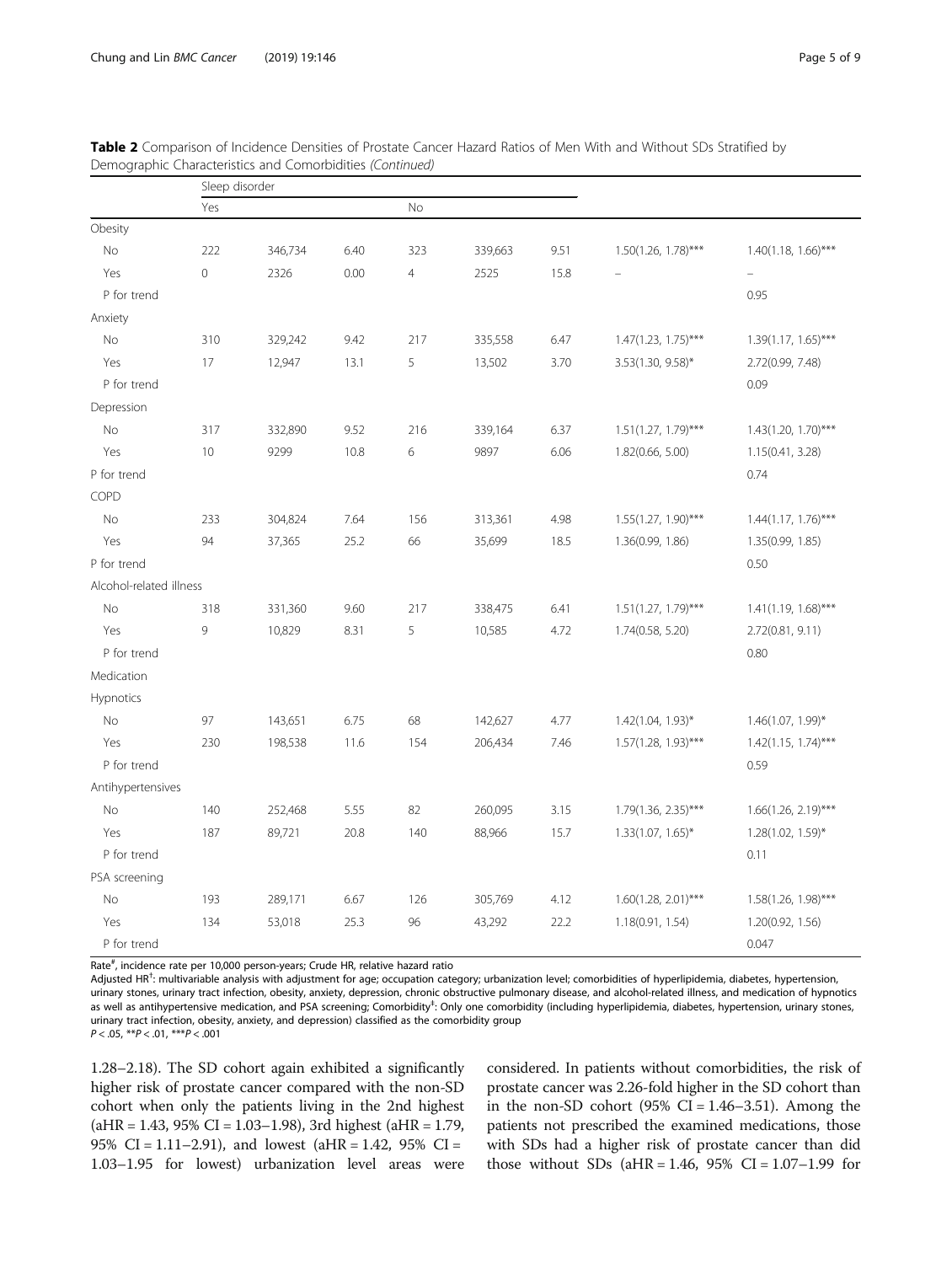<span id="page-5-0"></span>

those not prescribed hypnotics;  $aHR = 1.66$ , 95% CI = 1.26–2.19 for those not prescribed antihypertensive medication). In patients without PSA screening, the risk of prostate cancer was 1.58-fold higher in the SD cohort than in the non-SD cohort  $(95\% \text{ CI} = 1.26 - 1.98)$ .

The analysis of HRs for developing prostate cancer was stratified by follow-up time. The SD cohort exhibited a significantly increased risk of prostate cancer compared with the non-SD cohort in follow-up time of ≤1 year (aHR  $= 2.46$ , 95% CI = 1.40–4.33) and > 5 years (aHR = 1.36, 95%)  $CI = 1.07 - 1.73$  (Table 3).

The risk of developing prostate cancer increased with age (aHR = 1.10,  $95\%$  CI = 1.09–1.11 every 1 y). Compared to patient of others occupation, patients of white collar occupation had a higher risk of developing prostate cancer  $(aHR = 1.36, 95\% \text{ CI} = 1.06 - 1.74)$ . The risk of developing prostate cancer was greater for patients with comorbidities

of hyperlipidemia (aHR = 1.36, 95% CI = 1.13–1.64), diabetes (aHR =  $1.36$ ,  $95\%$  CI =  $1.06-1.76$ ), and PSA screening  $(aHR = 1.99, 95\% CI = 1.67 - 2.36)$  (Table [4](#page-6-0)).

# **Discussion**

Previous studies have focused on the impact of night shift work and circadian rhythm disorders on cancer risks. [[23](#page-7-0), [24](#page-7-0)] We investigated the incidence and risk of prostate cancer in patients with SDs in an Asian population-based cohort study. Our study showed that the men with SDs displayed a greater incidence of prostate cancer than did the men without SDs (9.56 vs 6.36 per 10,000 person-y). The incidence of prostate cancer in our SD cohort was higher than that (4.79 per 10,000) in Taiwan Cancer Registry Database in 2012. [\[15\]](#page-7-0) The possible reason may be related to considerable comorbidities and poor sleep quality in our SD cohort. [\[4,](#page-7-0) [5\]](#page-7-0) Despite we assembled the non-SD cohort by randomly frequency-matched age, age (5-y intervals), occupation, urbanization level, comorbidities, and medications, the proportion of urinary tract infection and PSA screening were higher in the SD cohort than in the non-SD cohort. After adjustment for age, comorbidities, medication, and PSA screening, the men in the SD cohort still had a 1.42-fold increased risk of prostate cancer compared with the men in the non-SD cohort.

The incidence and risk of prostate cancer in our study were different from AGES-Reykjavik cohort study, which used questionnaires to investigate 2012 older men with sleep problems in Iceland and found that 135 of them (6.4%) were diagnosed with prostate cancer during follow-up. [\[12\]](#page-7-0) However, Sigurdardottir et al. did not evaluate the effect of demographics, comorbidities, and hypnotic use.

The possible biological mechanism of SDs being associated with increased prostate cancer risk remains unclear. Men with reported sleep problems had lower morning levels of urinary 6-sulfatoxymelatonin, which are associated with increased risk of prostate cancer. [[25\]](#page-7-0) The 6-sulfatoxymelatonin in urine is the major

Table 3 Trends of Prostate Cancer Risk Stratified by Follow-Up Years

|                          | Sleep disorder |         |                   |       |         |                     |                        |                          |
|--------------------------|----------------|---------|-------------------|-------|---------|---------------------|------------------------|--------------------------|
|                          | Yes            |         |                   | No.   |         |                     |                        |                          |
| Follow-up<br>time, years | Event          | PY      | Rate <sup>#</sup> | Event | PY      | $Rate$ <sup>#</sup> | Crude HR<br>$(95%$ CI) | Adjusted HR <sup>T</sup> |
|                          |                |         |                   |       |         |                     |                        | (95% CI)                 |
| $\leq$ 1                 | 42             | 41,067  | 10.2              | 17    | 41,066  | 4.14                | $2.47(1.41, 4.34)$ **  | $2.46(1.40, 4.33)$ **    |
| $2 - 3$                  | 58             | 79,920  | 7.26              | 42    | 79,951  | 5.25                | 1.38(0.93, 2.06)       | 1.37(0.92, 2.03)         |
| $4 - 5$                  | 65             | 72,438  | 8.97              | 52    | 72,465  | 7.18                | 1.25(0.87, 1.80)       | 1.20(0.83, 1.73)         |
| > 5                      | 162            | 148,765 | 10.9              | l 11  | 155,578 | 7.13                | 1.54(1.21, 1.96)***    | 1.36(1.07, 1.73)***      |

Rate<sup>#</sup>, incidence rate per 10,000 person-years; Crude HR, relative hazard ratio

Adjusted HR<sup>†</sup>: multivariable analysis with adjustment for age; occupation category; urbanization level; comorbidities of hyperlipidemia, diabetes, hypertension, urinary stones, urinary tract infection, obesity, anxiety, depression, chronic obstructive pulmonary disease, and alcohol-related illness,; and medication of hypnotics as well as antihypertensive medication, and PSA screening

 $*P < .05, **P < .01$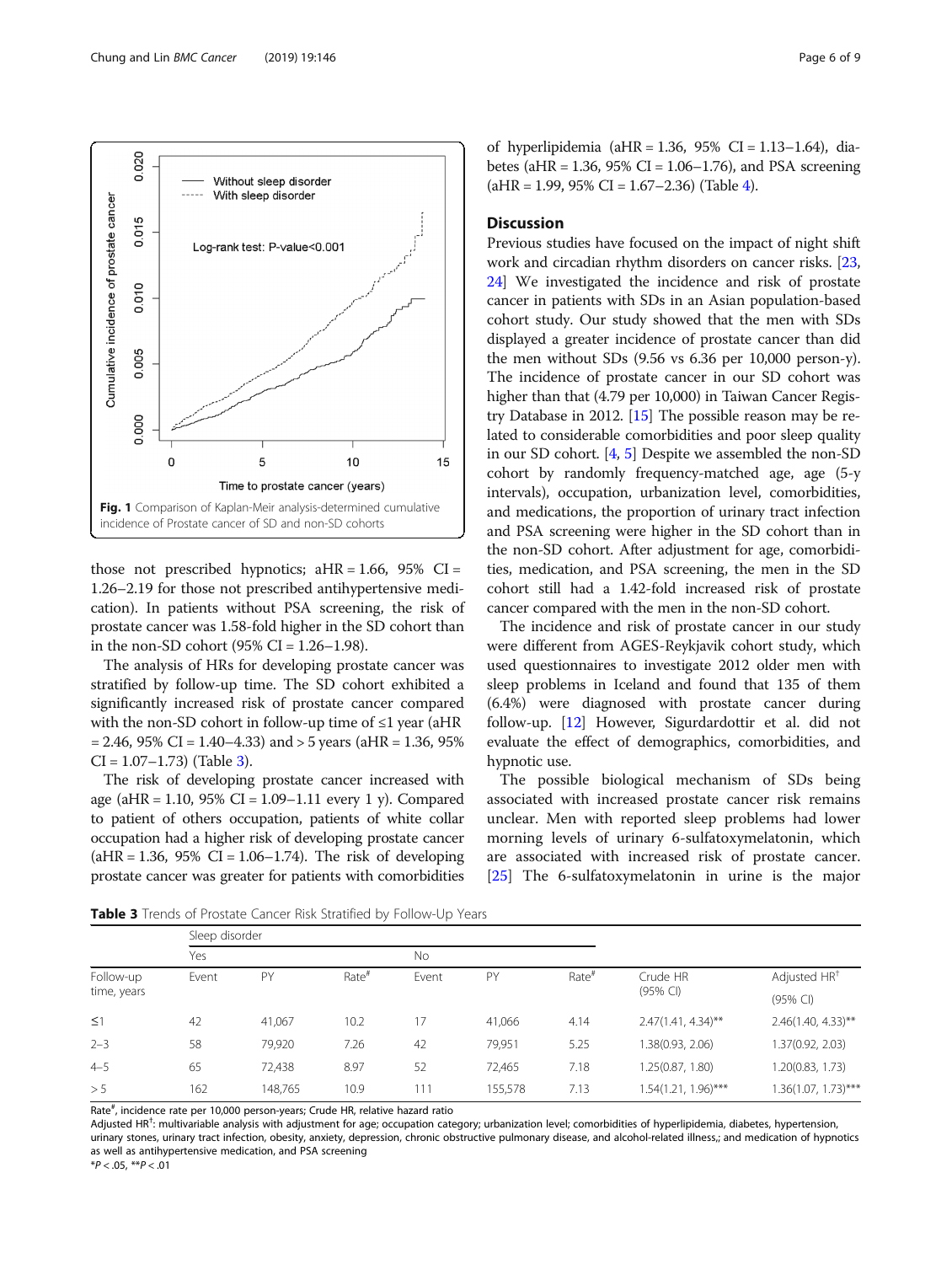| Variable                        | Crude     |                    | Adjusted <sup>†</sup> |                    |  |
|---------------------------------|-----------|--------------------|-----------------------|--------------------|--|
|                                 | <b>HR</b> | (95% CI)           | <b>HR</b>             | (95% CI)           |  |
| Sleep disorder                  | 1.51      | $(1.28, 1.80)$ *** | 1.42                  | $(1.20, 1.69)$ *** |  |
| Age, year                       | 1.10      | $(1.09, 1.11)$ *** | 1.10                  | $(1.09, 1.11)$ *** |  |
| Occupation                      |           |                    |                       |                    |  |
| White collar                    | 1.00      | (Reference)        | 1.36                  | $(1.06, 1.74)^{*}$ |  |
| Blue collar                     | 1.46      | $(1.22, 1.76)$ *** | 1.28                  | (0.99, 1.65)       |  |
| Others $‡$                      | 2.21      | $(1.75, 2.79)$ *** | 1.00                  | (Reference)        |  |
| Urbanization level <sup>†</sup> |           |                    |                       |                    |  |
| 1 (highest)                     | 1.43      | $(1.09, 1.89)^*$   | 1.31                  | (0.99, 1.72)       |  |
| $\overline{2}$                  | 1.22      | (0.92, 1.61)       | 1.16                  | (0.88, 1.54)       |  |
| 3                               | 1.00      | (Reference)        | 1.00                  | (Reference)        |  |
| 4 (lowest)                      | 1.73      | $(1.31, 2.29)$ *** | 1.25                  | (0.94, 1.66)       |  |
| Comorbidity                     |           |                    |                       |                    |  |
| Hyperlipidemia                  | 2.44      | $(2.05, 2.91)$ *** | 1.36                  | $(1.13, 1.64)$ *** |  |
| <b>Diabetes</b>                 | 3.32      | $(2.59, 4.24)$ *** | 1.36                  | $(1.06, 1.76)^*$   |  |
| Hypertension                    | 4.49      | $(3.77, 5.34)$ *** | 0.94                  | (0.75, 1.18)       |  |
| Urinary stones                  | 1.28      | (0.94, 1.74)       |                       |                    |  |
| Urinary tract infection         | 2.17      | $(1.66, 2.83)$ *** | 1.07                  | (0.82, 1.40)       |  |
| Obesity                         | 1.07      | (0.40, 2.87)       |                       |                    |  |
| Anxiety                         | 1.07      | (0.70, 1.65)       |                       |                    |  |
| Depression                      | 1.05      | (0.64, 1.73)       |                       |                    |  |
| COPD                            | 3.54      | $(2.95, 4.26)$ *** | 1.03                  | (0.85, 1.25)       |  |
| Alcohol-related illness         | 0.85      | (0.50, 1.45)       |                       |                    |  |
| Medication                      |           |                    |                       |                    |  |
| Hypnotics                       | 1.60      | $(1.33, 1.92)$ *** | 0.83                  | (0.69, 1.00)       |  |
| Antihypertensives               | 4.29      | $(3.61, 5.08)$ *** | 1.17                  | (0.94, 1.46)       |  |
| PSA screening                   | 4.38      | $(3.69, 5.19)$ *** | 1.99                  | $(1.67, 2.36)$ *** |  |

<span id="page-6-0"></span>Table 4 HR of Prostate Cancer in Association with Sex, Age, Occupation, Urbanization level, Comorbidities, and Medication in Univariable and Multivariable Cox Regression Models

Crude HR, relative hazard ratio; Adjusted HR<sup>†</sup>: multivariable analysis with adjustment for age; occupation category; urbanization level; comorbidities of hyperlipidemia, diabetes, hypertension, urinary stones, urinary tract infection, and COPD, and medication of hypnotics as well as antihypertensive

medication, and PSA screening; COPD: chronic obstructive pulmonary disease  $*p$  < 0.05,  $*p$  < 0.01,  $**p$  < 0.001

enzymatic metabolite of melatonin. Melatonin has been observed to inhibit cancer development and growth in both in vitro and in vivo experimental models. [[10](#page-7-0), [26](#page-7-0)] Kao et al. indicated that hypnotics may relate to risk of prostate cancer. [[27\]](#page-7-0) We found the incidence of prostate cancer higher in patients with hypnotic use than that in patients without hypnotic use. However, the use of hypnotics was not an independent risk factor of prostate cancer in the multivariable Cox regression model.

A reciprocal interaction and regulation between sleep and the immune system exists. A lack of sleep can lead to immune suppression and activate cancer-stimulatory cytokines. [\[28](#page-8-0)–[30\]](#page-8-0) Studies have reported that patients with SDs are associated with unhealthy habits including excessive alcohol consumption and smoking, which are related to prostate cancer risk. [\[31](#page-8-0)–[34\]](#page-8-0) COPD is strongly correlated with smoking. [[35\]](#page-8-0) We used COPD and alcohol-related illness to evaluate smoking and alcohol consumption habits. The SD cohort exhibited significantly higher proportion of COPD and alcohol-related illness than did the non-SD cohort.

The incidence and risk of prostate cancer increased exponentially with age, which finding was consistent with previous reports. [[36](#page-8-0)] Among men in white-collar employment, those with SDs exhibited a substantially higher risk of developing prostate cancer compared with those without SDs. Insomnia may be considered as a clinical marker of high job strain for white-collar workers. [[37](#page-8-0)] White-collar workers experiencing occupational stress may present SDs. High job strain and stress might contribute to excess risk of prostate cancer. [\[38\]](#page-8-0) The men who resided in the highest urbanization areas exhibited significantly increased risks of prostate cancer compared with the controls residing in the lowest urbanization areas. These epiphenomena may be associated with stress-related insomnia implicated in cancer development and progression. [\[16,](#page-7-0) [39,](#page-8-0) [40\]](#page-8-0)

Several limitations should be considered when interpreting our results. First, the LHID does not provide detailed patient information such as smoking and alcohol consumption, which may be potential confounding factors for this study. Evidence shows that hypertension, diabetes, and COPD are associated with smoking. [[41](#page-8-0), [42\]](#page-8-0) Therefore, we adjusted for hypertension, diabetes, and COPD to minimize the smoking confounder. Second, lack of time-varying approach may result in misclassification of exposure. The effect of SD on the risk of prostate cancer may be underestimated because non-SD controls may experience SD before diagnosis of prostate cancer.

The strength of the study lies in the use of a large population-based sample with a longitudinal cohort design. The diagnoses of SDs were made by physicians instead of self-reported in a questionnaire survey. Researchers using the LHID can track patients throughout a study period because the NHIA is the single payer for the NHI program in Taiwan and all beneficiaries are assigned unique identification numbers. The NHIA routinely examines the validity of the reimbursement claims data through administrative and peer-review processes.

# Conclusion

We found that patients with SDs are associated with increased prostate cancer risk, which increases with age. Therefore, appropriately managing sleep problems is a crucial healthcare concern, particularly as the number of people with SDs is increasing.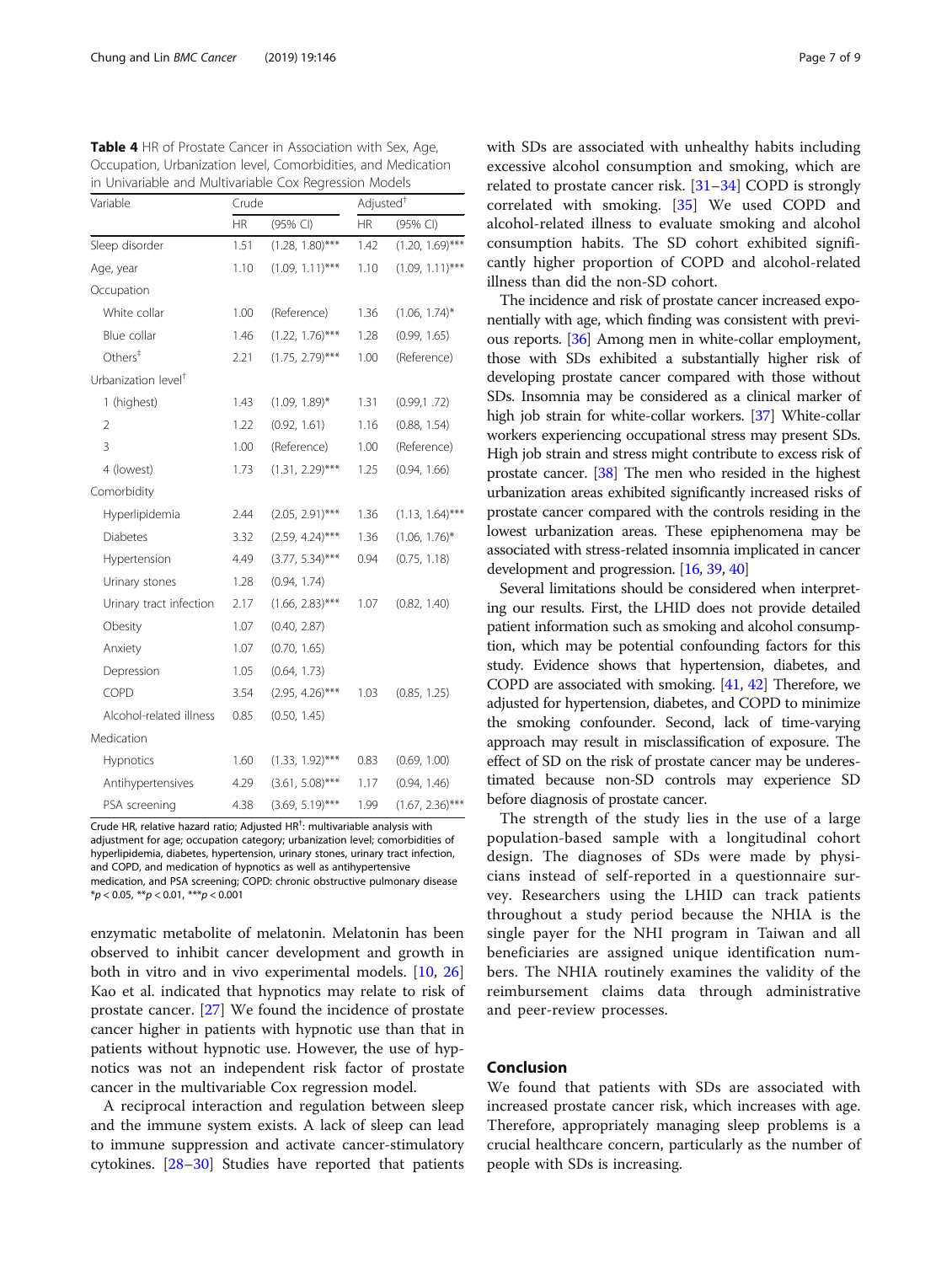#### <span id="page-7-0"></span>Abbreviations

aHR: Adjusted hazard ratio; CIs: Confidence intervals; COPD: Chronic obstructive pulmonary disease; HRs: Hazard ratios; ICD-9-CM: International Classification of Diseases, Ninth Revision, Clinical Modification; IRB: Institutional review board; LHID: Longitudinal Health Insurance Database; NHI: National Health Insurance; NHIA: National Health Insurance Administration; NHIRD: National Health Insurance Research Database; PSA: Prostate specific antigen; SDs: Sleep disorders

#### Acknowledgements

We acknowledged Sunny Chung for providing novel idea and editing this manuscript.

#### Funding

This work was partly supported by grants from the Taiwan Ministry of Health and Welfare Clinical Trial and Research Center for Excellence (MOHW104- TDU-B-212-113002). The funders did not have a role in study design, data collection and analysis, preparation of the manuscript, and publication.

#### Availability of data and materials

The datasets used and/or analysed during the current study are available from the corresponding author on reasonable request

#### Authors' contributions

All authors have contributed significantly, and that all authors are in agreement with the content of the manuscript: Conception/Design: WSC; Collection and data assembly: all authors; Data analysis and interpretation: all authors; Manuscript writing: all authors; Final approval of manuscript: all authors.

#### Ethics approval and consent to participate

The institutional review board (IRB) of China Medical University Hospital approved this study (IRB ID number: CMUH104-REC2–115). Informed consent for the study participants were waived by the IRB because the study participants were deidentified in the Taiwan Longitudinal Health Insurance Database.

#### Consent for publication

Not applicable.

#### Competing interests

The authors declare that they have no competing interests.

#### Publisher's Note

Springer Nature remains neutral with regard to jurisdictional claims in published maps and institutional affiliations.

#### Author details

<sup>1</sup>Department of Internal Medicine, Taichung Hospital, Ministry of Health and Welfare, No. 199, Section 1, San-Min Road, West District, Taichung City 40343, Taiwan. <sup>2</sup>Department of Health Services Administration, China Medical University, Taichung, Taiwan. <sup>3</sup> Department of Healthcare Administration, Central Taiwan University of Science and Technology, Taichung, Taiwan. 4 Management Office for Health Data, China Medical University Hospital, Taichung, Taiwan. <sup>5</sup>College of Medicine, China Medical University, Taichung, Taiwan.

### Received: 10 July 2018 Accepted: 8 February 2019 Published online: 13 February 2019

#### References

- Tsou MT. Prevalence and risk factors for insomnia in community-dwelling elderly in northern Taiwan. J Clin Gerontol Geriatr. 2013;4(3):75–9.
- 2. Baglioni C, Battagliese G, Feige B, Spiegelhalder K, Nissen C, Voderholzer U, Lombardo C, Riemann D. Insomnia as a predictor of depression: a metaanalytic evaluation of longitudinal epidemiological studies. J Affect Disord. 2011;135(1–3):10–9.
- 3. Chung WS, Lin CL, Chen YF, Chiang JY, Sung FC, Chang YJ, Kao CH. Sleep disorders and increased risk of subsequent acute coronary syndrome in individuals without sleep apnea: a nationwide population-based cohort study. Sleep. 2013;36(12):1963–8.
- 4. Chung WS, Chen YF, Lin CL, Chang SN, Hsu WH, Kao CH. Sleep disorders increase the risk of venous thromboembolism in individuals without sleep

apnea: a nationwide population-based cohort study in Taiwan. Sleep Med. 2015;16(1):168–72.

- 5. Chung WS, Lin HH, Cheng NC. The incidence and risk of herpes zoster in patients with sleep disorders: a population-based cohort study. Medicine. 2016;95(11):e2195.
- 6. Hansen J. Light at night, shiftwork, and breast cancer risk. J Natl Cancer Inst. 2001;93(20):1513–5.
- 7. Davis S, Mirick DK. Circadian disruption, shift work and the risk of cancer: a summary of the evidence and studies in Seattle. Cancer Causes Control. 2006;17(4):539–45.
- 8. Turek FW, Gillette MU. Melatonin, sleep, and circadian rhythms: rationale for development of specific melatonin agonists. Sleep Med. 2004;5(6):523–32.
- 9. Sanchez-Barcelo EJ, Mediavilla MD, Alonso-Gonzalez C, Reiter RJ. Melatonin uses in oncology: breast cancer prevention and reduction of the side effects of chemotherapy and radiation. Expert Opin Investig Drugs. 2012;21(6):819–31.
- 10. Jung B, Ahmad N. Melatonin in cancer management: progress and promise. Cancer Res. 2006;66(20):9789–93.
- 11. Gapstur SM, Diver WR, Stevens VL, Carter BD, Teras LR, Jacobs EJ. Work schedule, sleep duration, insomnia, and risk of fatal prostate cancer. Am J Prev Med. 2014;46(3 Suppl 1):S26–33.
- 12. Sigurdardottir LG, Valdimarsdottir UA, Mucci LA, Fall K, Rider JR, Schernhammer E, Czeisler CA, Launer L, Harris T, Stampfer MJ, et al. Sleep disruption among older men and risk of prostate cancer. Cancer epidemiology, biomarkers & prevention : a publication of the American Association for Cancer Research, cosponsored by the American Society of Preventive Oncology. 2013;22(5):872–9.
- 13. Markt SC, Flynn-Evans EE, Valdimarsdottir UA, Sigurdardottir LG, Tamimi RM, Batista JL, Haneuse S, Lockley SW, Stampfer M, Wilson KM, et al. Sleep duration and disruption and prostate Cancer risk: a 23-year prospective study. Cancer epidemiology, biomarkers & prevention : a publication of the American Association for Cancer Research, cosponsored by the American Society of Preventive Oncology. 2016;25(2):302–8.
- 14. Wong MC, Goggins WB, Wang HH, Fung FD, Leung C, Wong SY, Ng CF, Sung JJ. Global incidence and mortality for prostate Cancer: analysis of temporal patterns and trends in 36 countries. Eur Urol. 2016;70(5):862–74.
- 15. Chiang CJ, Lo WC, Yang YW, You SL, Chen CJ, Lai MS. Incidence and survival of adult cancer patients in Taiwan, 2002-2012. Journal of the Formosan Medical Association = Taiwan yi zhi. 2016;115(12):1076–88.
- 16. Segerstrom SC, Miller GE. Psychological stress and the human immune system: a meta-analytic study of 30 years of inquiry. Psychol Bull. 2004; 130(4):601–30.
- 17. Sharp L, Donnelly D, Hegarty A, Carsin AE, Deady S, McCluskey N, Gavin A, Comber H. Risk of several cancers is higher in urban areas after adjusting for socioeconomic status. Results from a two-country population-based study of 18 common cancers. Journal of urban health : bulletin of the New York Academy of Medicine. 2014;91(3):510–25.
- 18. Engeland A, Tretli S, Bjorge T. Height, body mass index, and prostate cancer: a follow-up of 950000 Norwegian men. Br J Cancer. 2003;89(7):1237–42.
- 19. Shih CJ, Chen YT, Ou SM, Yang WC, Chen TJ, Tarng DC. Urinary calculi and risk of cancer: a nationwide population-based study. Medicine. 2014;93(29):e342.
- 20. Fang HF, Miao NF, Chen CD, Sithole T, Chung MH. Risk of Cancer in patients with insomnia, parasomnia, and obstructive sleep apnea: a Nationwide nested case-control study. J Cancer. 2015;6(11):1140–7.
- 21. Iqbal U, Nguyen PA, Syed-Abdul S, Yang HC, Huang CW, Jian WS, Hsu MH, Yen Y, Li YC. Is long-term use of benzodiazepine a risk for cancer? Medicine. 2015;94(6):e483.
- 22. NHI: National Health Insurance Database. In.: National Health Insurance Administration; 2015.
- 23. Kubo T, Oyama I, Nakamura T, Kunimoto M, Kadowaki K, Otomo H, Fujino Y, Fujimoto N, Matsumoto T, Matsuda S. Industry-based retrospective cohort study of the risk of prostate cancer among rotating-shift workers. Int J Urol. 2011;18(3):206–11.
- 24. Parent ME, El-Zein M, Rousseau MC, Pintos J, Siemiatycki J. Night work and the risk of cancer among men. Am J Epidemiol. 2012;176(9):751–9.
- 25. Sigurdardottir LG, Markt SC, Rider JR, Haneuse S, Fall K, Schernhammer ES, Tamimi RM, Flynn-Evans E, Batista JL, Launer L, et al. Urinary melatonin levels, sleep disruption, and risk of prostate cancer in elderly men. Eur Urol. 2015;67(2):191–4.
- 26. Cutando A, Lopez-Valverde A, Arias-Santiago S, DE Vicente J, DE Diego RG. Role of melatonin in cancer treatment. Anticancer Res. 2012;32(7):2747–53.
- 27. Kao CH, Sun LM, Su KP, Chang SN, Sung FC, Muo CH, Liang JA. Benzodiazepine use possibly increases cancer risk: a population-based